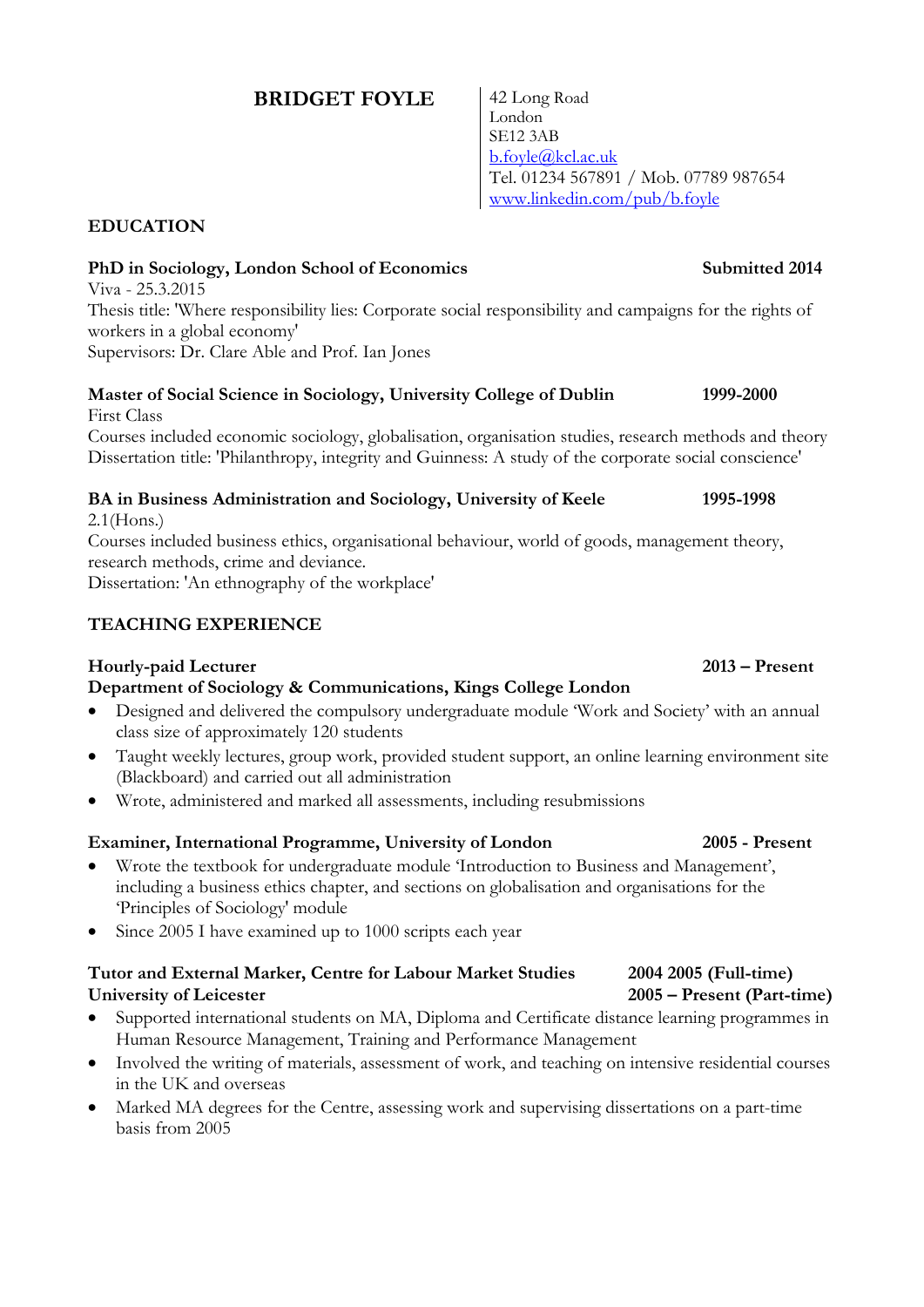- **Writer of student and teacher materials for globalisation website 2012 and 2013 Wiley-Blackwell Publishers**
- Commissioned by James Hinxton to design and write all content for the supporting website to his books - 'Globalization: A basic text' and 'Globlization: The essentials'
- Included design of guidance materials, exercises and additional resources for students to help the course come alive, and teaching materials, lesson plans, PowerPoints and assessment tools for teachers

# **Visiting Lecturer, Queen Mary University of London 2005-2006**

- Independently designed, delivered and assessed two undergraduate courses, 'Human Resource Management' and 'Operations and Financial Management'
- It was necessary to fit into the departments quickly, as replaced a staff member at short notice, with adaptability and flexibility being needed

# **Visiting Lecturer, Imperial College Business School 2005**

- Designed, taught and assessed the compulsory undergraduate course 'Human Resource Management' to engineering students
- Clear expectations and making the course relevant to student interests and current events was particularly important to maintain motivation

# **Tutor, Sociology Department, London School of Economics 2001- 2004**

- Taught on the MA 'Approaches to Globalisation' course and the 'Principles of Sociology' for undergraduates
- Tutored and lectured at intensive LSE summer schools, including on corporate social responsibility and global civil society

# **RESEARCH EXPERIENCE**

# **Part Time Researcher Assistant 2004-2010**

- Employed for projects at the Centre for the Study of Global Governance, LSE, mainly on the Global Civil Society programme
- Research assistant to Prof. Ian Jones, LSE (2004-6) and Prof. Maria Miles, Judge Business School, Cambridge University (2007)

## **Junior Global Civil Society Research Fellow 2003 - 2004 London School of Economics**

Assistant editor for the Global Civil Society Yearbook

# **PUBLICATIONS**

Foyle, B. (Forthcoming 2015) 'The London business legacy: Challenging sustainable sourcing and responsible employment', in R. Green and D. Ames (eds.), The Routledge International Handbook of Sport and Legacy. Routledge: London

Foyle, B. (2014) 'The Olympics as a platform for protest: A case study of the London 'ethical' Games and Play Fair campaign for workers' rights'. Leisure Studies, 31(3), 355-372. <Eprints.lse.ac.uk/6754>

Foyle, B. (2014) 'Improving employment conditions in global supply chains through sporting megaevents: The Olympics, PlayFair and campaigns around corporate social responsibility'. British Library Legacy Archive - Sport and Society: The summer Olympics through the lens of social science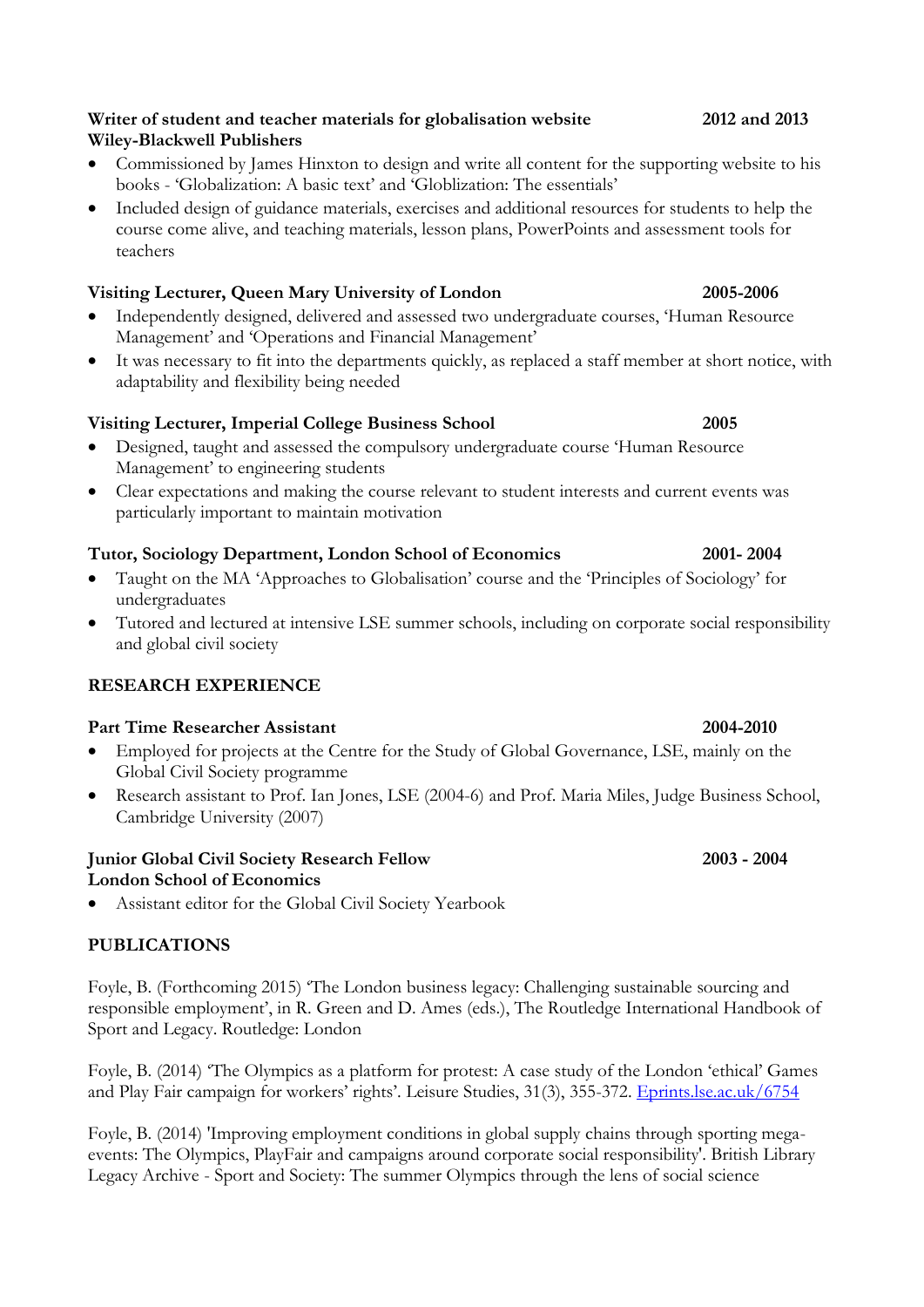Coles, S., Fair, S., & Foyle, B. (2014). 'Bordering on the unknown: Approaches to global civil society data', in M. Glass, H. Masters & S. White (eds.), Global Civil Society 2010: Ten years of critical reflection. Basingstoke: Palgrave Macmillan.

Foyle, B. (2014) 'Ethical consumption', in G. Whitman (ed.), The Wiley-Blackwell Encyclopedia of Globalization. (pp. 541-543): Malden, MA: Wiley-Blackwell.

Foyle, B. (2014) 'Labor movements', in G. Whitman (ed.), The Wiley-Blackwell Encyclopedia of Globalization. (pp. 1259-1261): Malden, MA: Wiley-Blackwell.

Stig, J. A. and Foyle, B. (2011) 'Global organisation in civil society: The effects on poverty', in A. Kumar, J. A. Stig, M. Smith, M. Glass, H. Quire and H. Philps (eds.), Global Civil Society 2007: Poverty and Activism. Sage: London

Glass, M. and Foyle, B. (2007) 'The developing world of Social Fora: The local, the national and the world', in M. Glass, H. Philps and M. Peterson (eds.), Global Civil Society 2003/2004, Sage: London.

Sanderson, P. and Foyle, B. (2006) 'Trade Union Internationalism and a Global Civil Society in the making', in H. Philps, M. Glass, and M. Peterson (eds.), Global Civil Society 2002/3, Sage: London.

Foyle, B. (2004-11 and 2014) 'Chronology of Global Civil Society Events' and 'Chronology of Global Civil Society Events: A Yearbook retrospective' in Global Civil Society Yearbooks.

### **Book Reviews**

Foyle, B. (2010) Review of 'Deciphering the Global: Its Scales, Spaces and Subjects', S. Grant (Ed), in British Journal of Sociology, 59 (1).

### **CONFERENCES**

### **Papers given include:**

'Transnational Industrial Relations & Search for Alternatives' conference, Greenwich Business School, May 2015, How PlayFair mobilised the Olympic platform for protest

BSA conference at Leeds University, April 2015, CSR and the thorny issue of working conditions in the cut flower industry: Globalising commodity chains, globalising campaigns.

Panel speaker at BSA event 'Social Sciences and the Olympic Games' at the British Library, February 2015, The Olympics and campaigns around corporate social responsibility.

GSA conference at Royal Holloway, September 2012, Fighting for control over the globalising discourse of CSR: Transnational corporations versus campaigners for workers' rights.

University College Santa Cruz, 'Mapping Global Inequalities' conference, December 2010, Alternative Data for Global Civil Society: Correspondent networks, maps and chronologies.

GSA conference at Newcastle University, September 2007, The contribution of social forums to the pursuit of global justice and democracy.

World Social Forum in India, January 2006, key note speaker with George Monbiot and others on Strategies toward global democratisation: What after unilateralism?